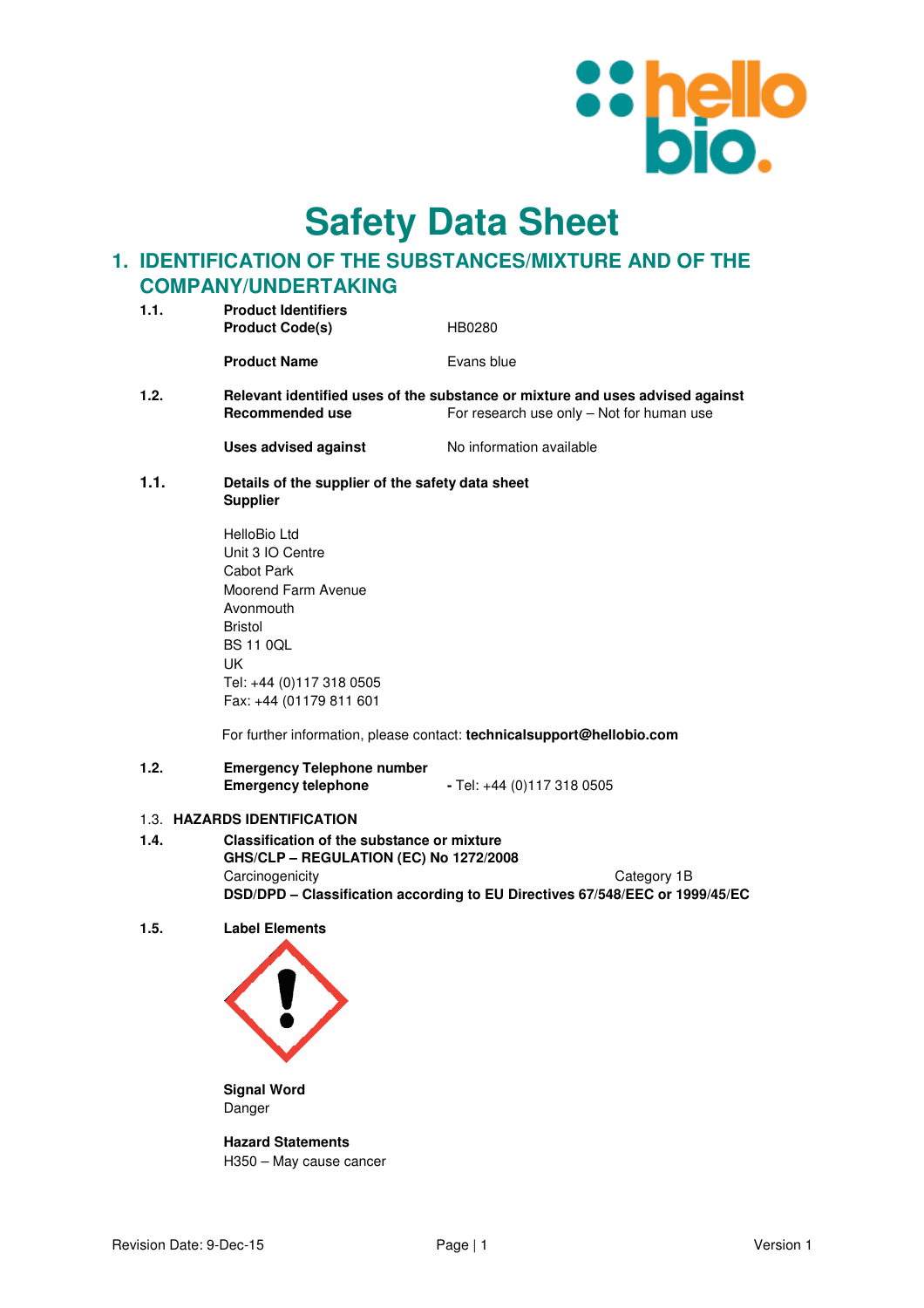### **Precautionary Statements**

- P308 + P313 IF exposed or concerned: Get medical advice/ attention
- P281 Use personal protective equipment as required
- P201 Obtain special instructions before use
- P202 Do not handle until all safety precautions have been read and understood
- P501 Dispose of contents/ container to an approved waste disposal plant

### P405 - Store locked up

### **1.6. Other hazards**

Caution – substance not yet completely tested

# **2. COMPOSITION/INFORMATION ON INGREDIENTS**

- **2.1. Substances** 
	- Product Name: Evans blue Synonyms: Direct blue 53, Azovan Blue, Diazobleu, Geigy-blau 536 Formula: C34H24N6Na4O14S4 Molecular Weight: 960.82 CAS Number 314-13-6

## **3. FIRST AID MEASURES**

- **3.1. Description of first aid measures**  If symptoms persist, call a physician. **Eye contact Immediately flush with plenty of water. After initial** flushing, remove any contact lenses and continue flushing for at least 15 minutes. If symptoms persist, call a physician. **Skin Contact** Wash off immediately with soap and plenty of water while removing all contaminated clothes and shoes. If symptoms persist, call a physician. **Ingestion Rinse mouth.** If symptoms persist, call a physician **numerical Inhalation Inhalation Move to fresh air. If symptoms persist, call a physician.**
- **3.2. Most important symptoms and effects, both acute and delayed**  To the best of our knowledge, the chemical, physical and toxicological properties have not been thoroughly investigated.
- **3.3. Indication of immediate medical attention and special treatment needed**  Show this safety data sheet to the doctor in attendance. Immediate medical attention is required.

## **4. FIRE-FIGHTING MEASURES**

### **4.1. Extinguishing media**

- **Suitable extinguishing media** Use water spray, alcohol-resistant foam, dry chemical or carbon dioxide
- **4.2. Special hazards arising from the substance or mixture**  In combustion, may emit toxic fumes.

### **4.3. Precautions for fire-fighters**

Wear suitable protective clothing to prevent contact with skin and eyes and self-contained breathing apparatus.

## **5. ACCIDENTAL RELEASE MEASURES**

**5.1. Personal precautions, protective equipment and emergency procedures**  Do not take action without suitable protective clothing – see section 8 of SDS. Evacuate personnel to safe areas. Ensure adequate ventilation. Avoid breathing vapours, mist, dust or gas.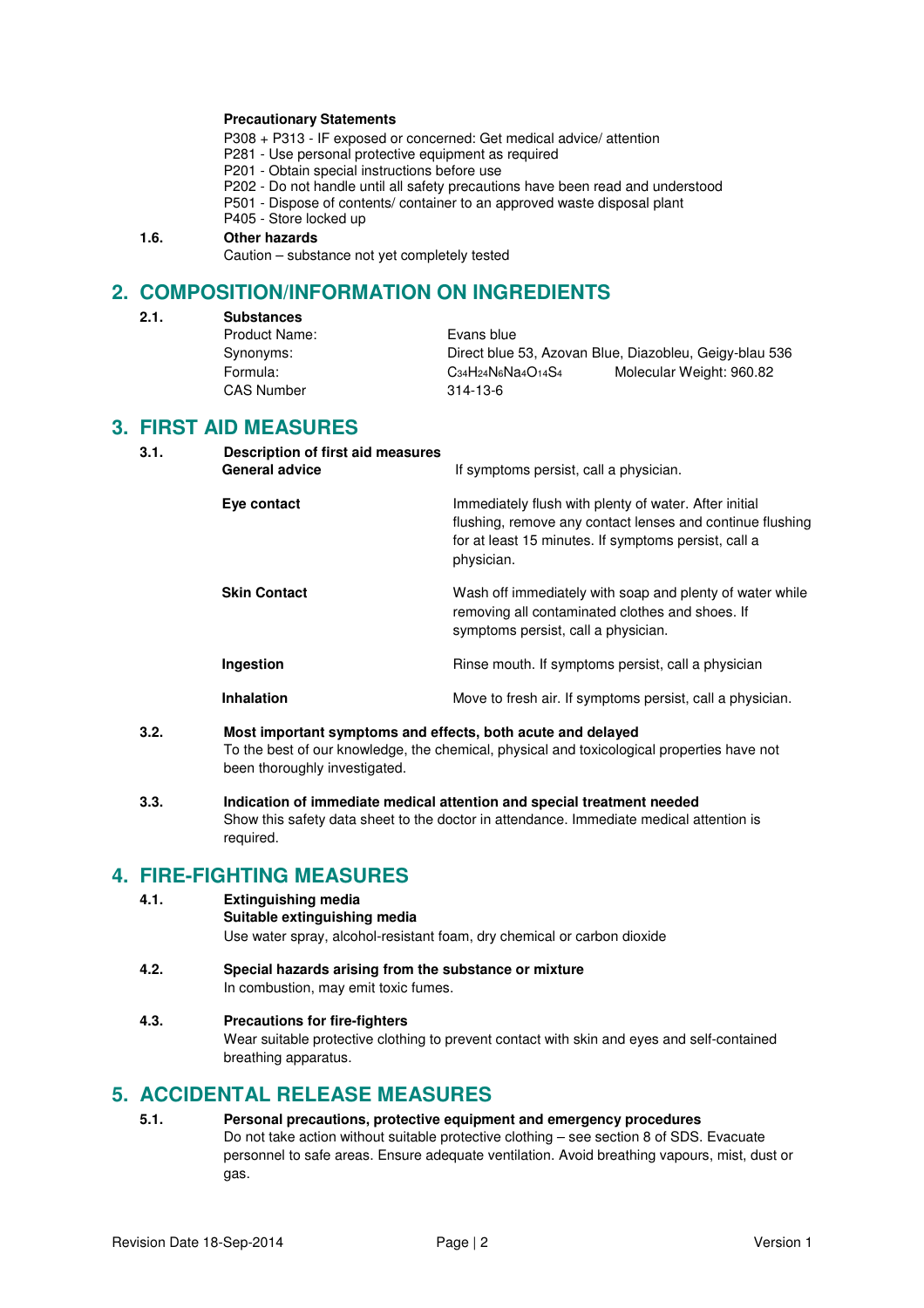### **5.2. Environmental precautions**

Do not let product enter drains.

### **5.3. Methods and materials for containment and cleaning up**

Cover spillage with suitable absorbent material. Using non-spark tools, sweep up material and place in an appropriate container. Decontaminate spill site with 10% caustic solution and ventilate area until disposal is complete. Hold all material for appropriate disposal as described under section 13 of SDS.

### **5.4. Reference to other sections**

For required PPE see section 8. For disposal see section 13.

## **6. HANDLING AND STORAGE**

### **6.1. Precautions for safe handling**

Use in a chemical fume hood, with air supplied by an independent system. Avoid inhalation, contact with eyes, skin and clothing. Avoid the formation of dust and aerosols. Use in a wellventilated area. Keep away from sources of ignition. Avoid prolonged or repeated exposure.

**6.2. Conditions for safe storage, including any incompatibilities.**  Store in cool, well-ventilated area. Keep away from direct sunlight. Keep container tightly sealed until ready for use. Recommended storage temperature: Store at RT

#### **6.3. Specific end uses**

Use in a laboratory fume hood where possible. Refer to employer's COSHH risk assessment.

# **7. EXPOSURE CONTROLS/PERSONAL PROTECTION**

**7.1. Control parameters** 

### **Components with workplace control parameters**

Contains no substances with occupational exposure limit values.

### **7.2. Exposure controls**

### **Appropriate engineering controls**

Use in a fume hood where applicable. Ensure all engineering measures described under section 7 of SDS are in place. Ensure laboratory is equipped with a safety shower and eye wash station.

#### **Personal protective equipment**

### **Eye/face protection**

Use appropriate safety glasses.

#### **Skin protection**

Use appropriate chemical resistant gloves (minimum requirement use standard BS EN 374:2003). Gloves should be inspected before use. Wash and dry hands thoroughly after handling.

#### **Body protection**

Wear appropriate protective clothing.

#### **Respiratory protection**

If risk assessment indicates necessary, use a suitable respirator.

# **8. PHYSICAL AND CHEMICAL PROPERTIES**

### **8.1. Information on basic physical and chemical properties**

| Appearance             | Dark blue solid   | Vapour pressure              | No data available |
|------------------------|-------------------|------------------------------|-------------------|
| Odour                  | No data available | Vapour density               | No data available |
| Odour threshold        | No data available | Relative density             | No data available |
| рH                     | No data available | Solubility(ies)              | Water             |
| Melting/freezing point | No data available | Partition coefficient        | No data available |
| Boiling point/range    | No data available | Auto-ignition temperature    | No data available |
| <b>Flash Point</b>     | No data available | Decomposition<br>temperature | No data available |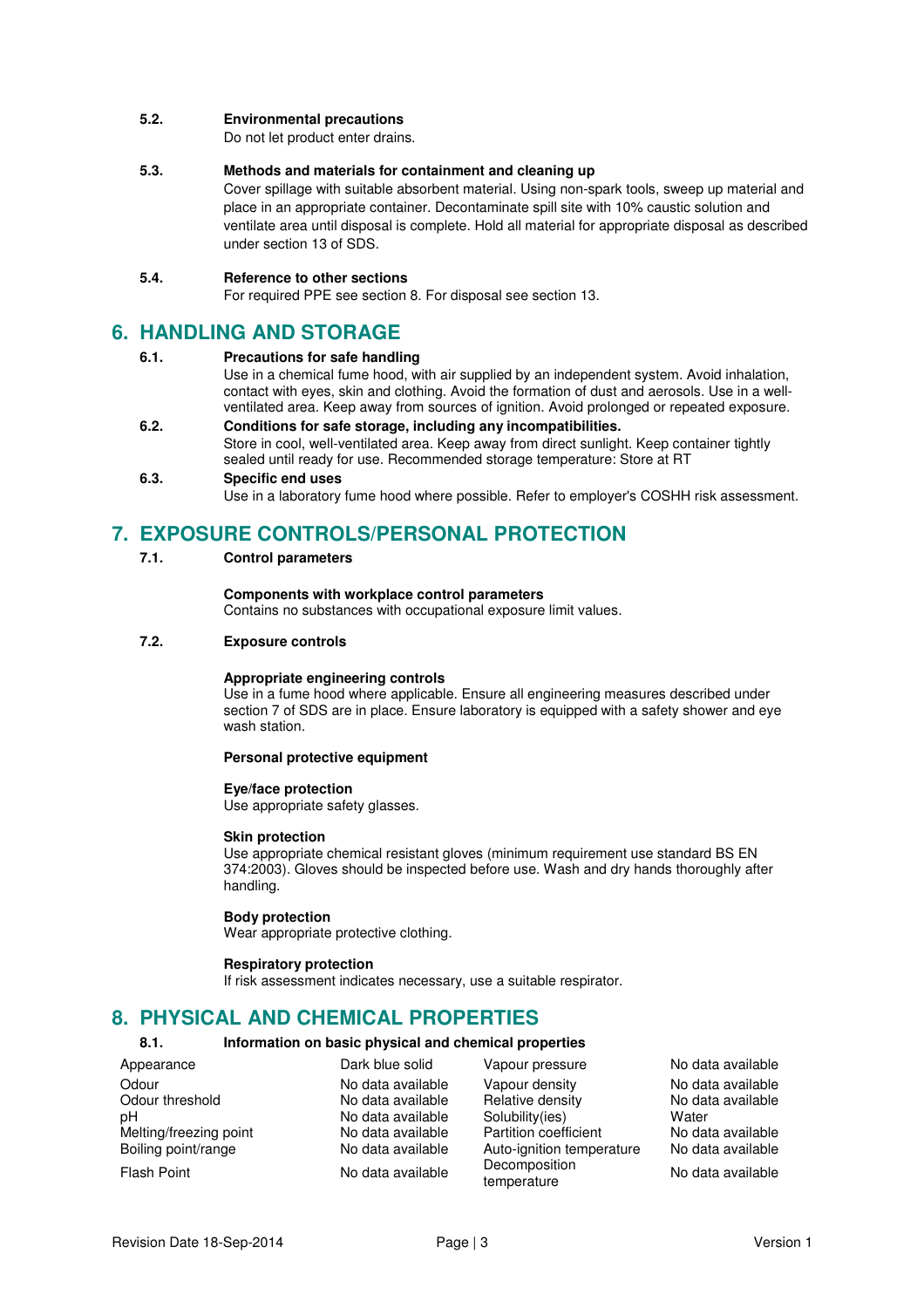Evaporation rate in a control No data available Viscosity in the No data available No data available No data available Flammability (solid, qas) No data available Explosive properties No data available Flammability (solid, gas) No data available Explosive properties Upper/lower flammability or

No data available Oxidising properties No data available

### **8.2. Other safety information**

No data available

## **9. STABILITY AND REACTIVITY**

### **9.1. Reactivity**

Stable under recommended transport or storage conditions.

**9.2. Chemical Stability** 

Stable under recommended storage conditions.

### **9.3. Possibility of hazardous reactions**

Hazardous reactions will not occur under normal transport or storage conditions.

- **9.4. Conditions to avoid**  Heat, moisture
- **9.5. Incompatible materials**  Strong acids/alkalis, strong oxidising/reducing agents.
- **9.6. Hazardous decomposition products**  Carbon monoxide (CO), Carbon dioxide (CO<sub>2</sub>), Nitrogen oxides (NOx), Sulfur oxides.

## **10. TOXICOLOGICAL INFORMATION**

### **10.1. Information on toxicological effects**

| <b>Acute Toxicity</b>        |                          |
|------------------------------|--------------------------|
| <b>Inhalation</b>            | No Information available |
| Eye contact                  | No Information available |
| <b>Skin contact</b>          | No Information available |
| Ingestion                    | No Information available |
|                              |                          |
| <b>Chronic toxicity</b>      |                          |
| Corrosivity                  | No Information available |
| <b>Sensitization</b>         | No Information available |
| <b>Neurological effects</b>  | No Information available |
| <b>Reproductive toxicity</b> | No Information available |
| <b>Mutagenic effects</b>     | No Information available |
| <b>Target Organ Effects</b>  | No Information available |

## **11. ECOLOGICAL INFORMATION**

#### **11.1. Toxicity**

#### **Ecotoxicity effects**

As supplied, the preparation is not expected to present significant adverse environmental effects

### **11.2. Persistence and degradability**

No Information available